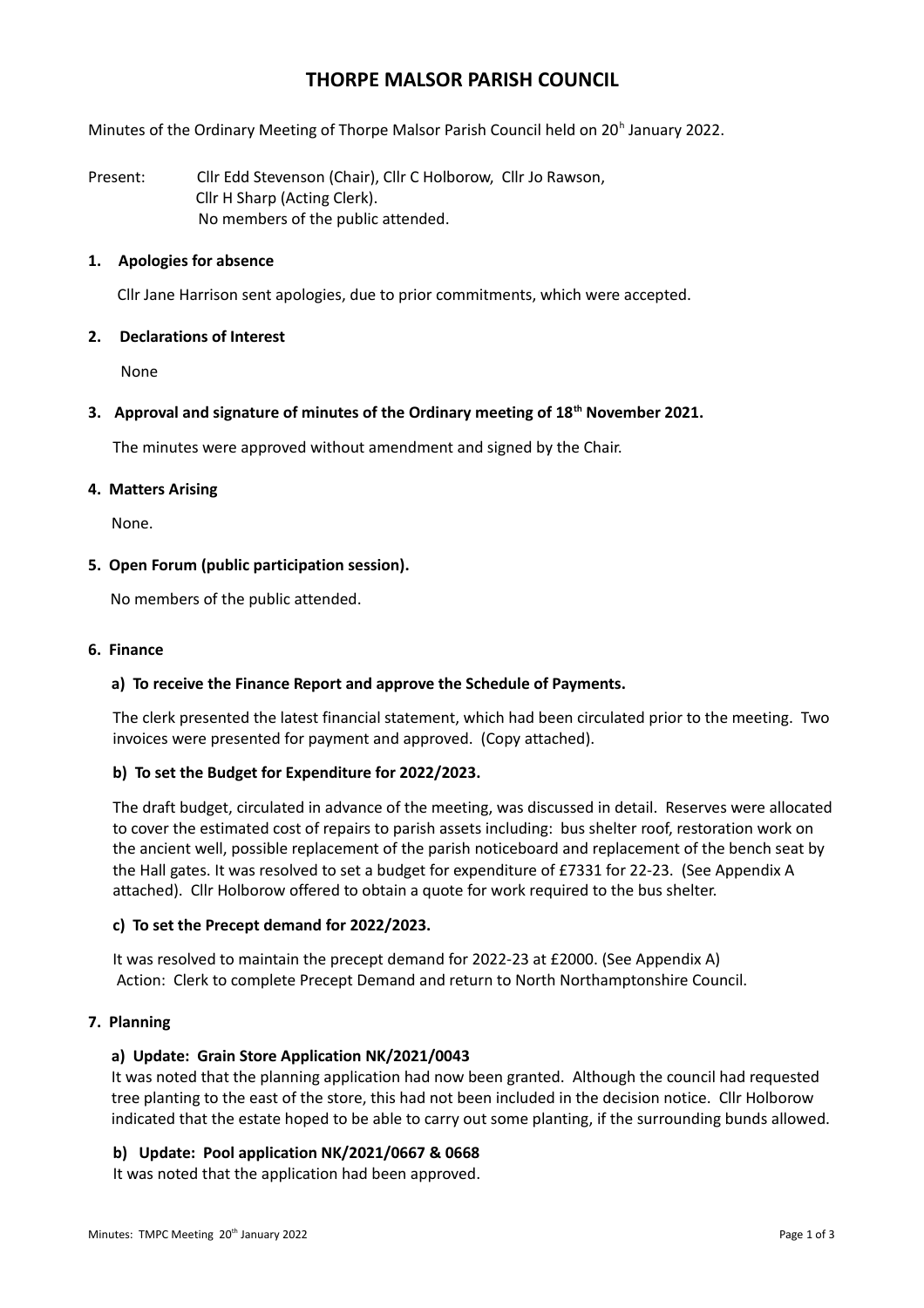### **8. Policies & Procedures**

.

**a) To review the following Policies & Procedures: Standing Orders, Financial Regulations, Internet Banking Procedure (Interim), Data Protection Policy, Expenses Policy, Complaints Procedure & SAR Procedure.**

It was resolved to adopt all policies without change.

### **b) To adopt the new Code of Conduct proposed by NNC.**

It was resolved to adopt the new code.

### **9. To review plans for the Queen's Platinum Jubilee celebration.**

Cllr Stevenson agreed to contact representatives of the village hall and social club committees, with a view to forming a village committee to organise a community event, including a Big Lunch and entertainment, on Sunday 5<sup>th</sup> June.

Cllr Holborow indicated that he would commence the building of a beacon, the lighting of which, on Thursday evening 2<sup>nd</sup> June, will mark the start of the weekend of celebrations.

The clerk advised that it might be possible to obtain a grant from NNC's Community Fund to cover some of the costs of the event. Cllr Stevenson agreed to make an application to NNC; clerk to forward the details to him.

# **10. To consider engaging with the Northants CALC Asset Mapping Project (AMP) and appointment of an AMP Working Group.**

The clerk outlined the aim of the project: to map the assests (land and property), services, and any assets of community value currently owned and provided by the Unitary Council. It was agreed that the council would set up a working party to complete this project comprising of Cllr Harrison, Cllr Holoborow and the clerk. Clerk to check with Cllr Harrison that she is happy to participate in the working group.

#### **11. To receive an update on current projects:**

#### a**) Short Lane verge improvement**

It was agreed that one tree would be moved and the tree currently heeled in would now be planted, if space permits. Cllr Holborow will organise the move and re-planting. It was noted that allotment holders are using this verge for parking, which is damaging the grass and detracts from the overall apprearance of the lane. It was suggested that parking might be provided in the field adjacent to the allotments.

#### b**) Tree Bench Seat**

Cllr Holborw reported that another local carpenter would likely be prepared to undertake construction of a new bench seat and he would contact the carpenter to confirm.

#### c**) Trial planting of wild flowers on Eagle Lane verge**

The clerk reported that a working party has now planted the wildflower seeds between the village sign and the main gate of the Hall.

#### **d) Planting of bulbs along narrow verge on Church Way**

The clerk reported that a working party has now planted the bulbs along the verge, between the bus shelter and the churchyard wall.

#### e**) Restoration work to the village well**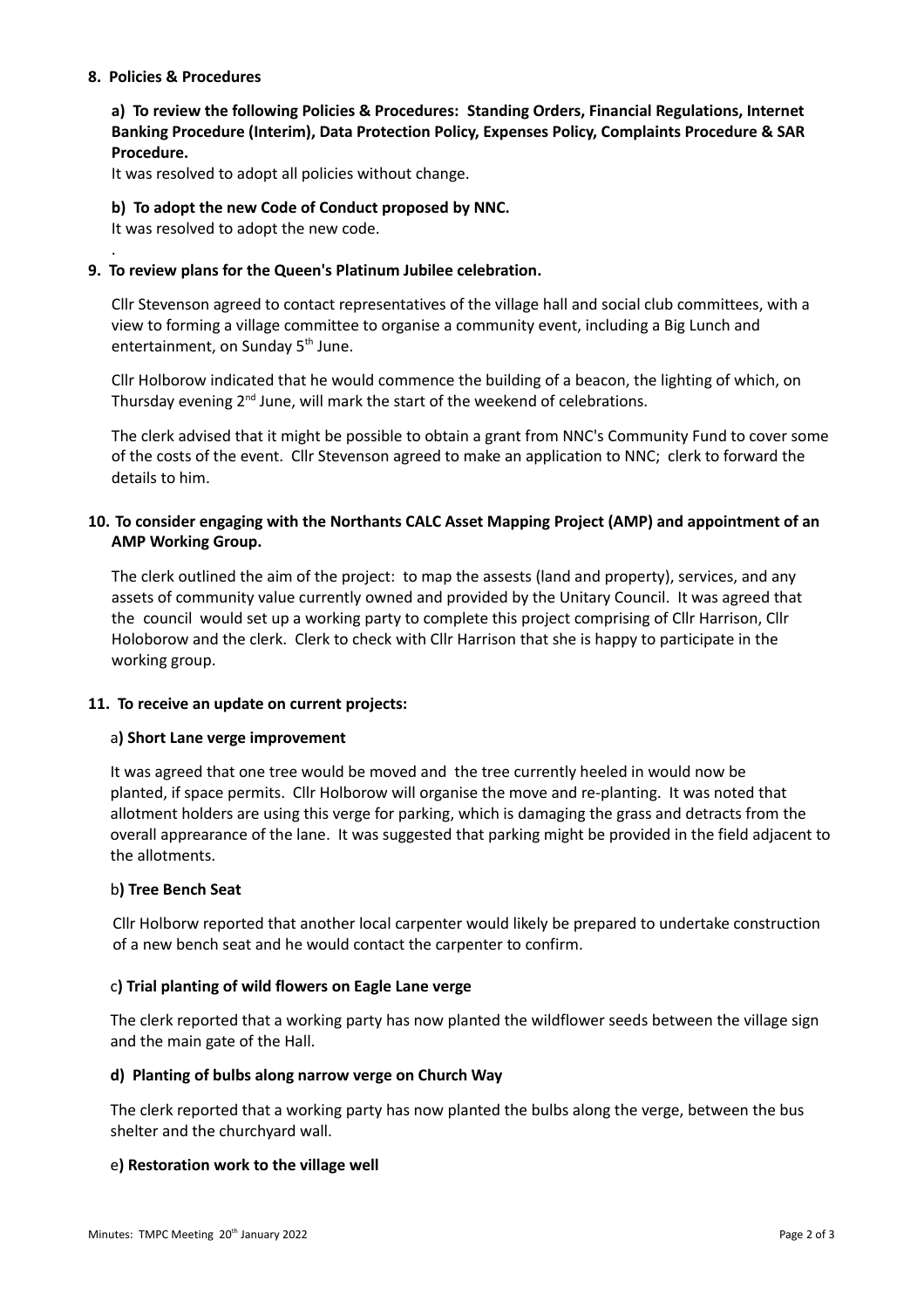The clerk reported that a quote had not yet been received for the proposed work, she will progresschase.

# **f) Protection of green space in The Square**

No further progress to report at present.

# **12. Date of next meeting.**

The date was set for Thursday, 10<sup>th</sup> March 2022.

The meeting closed at 8.15 pm.

Signed: …...................................................(Chair)

Date: …………………………………………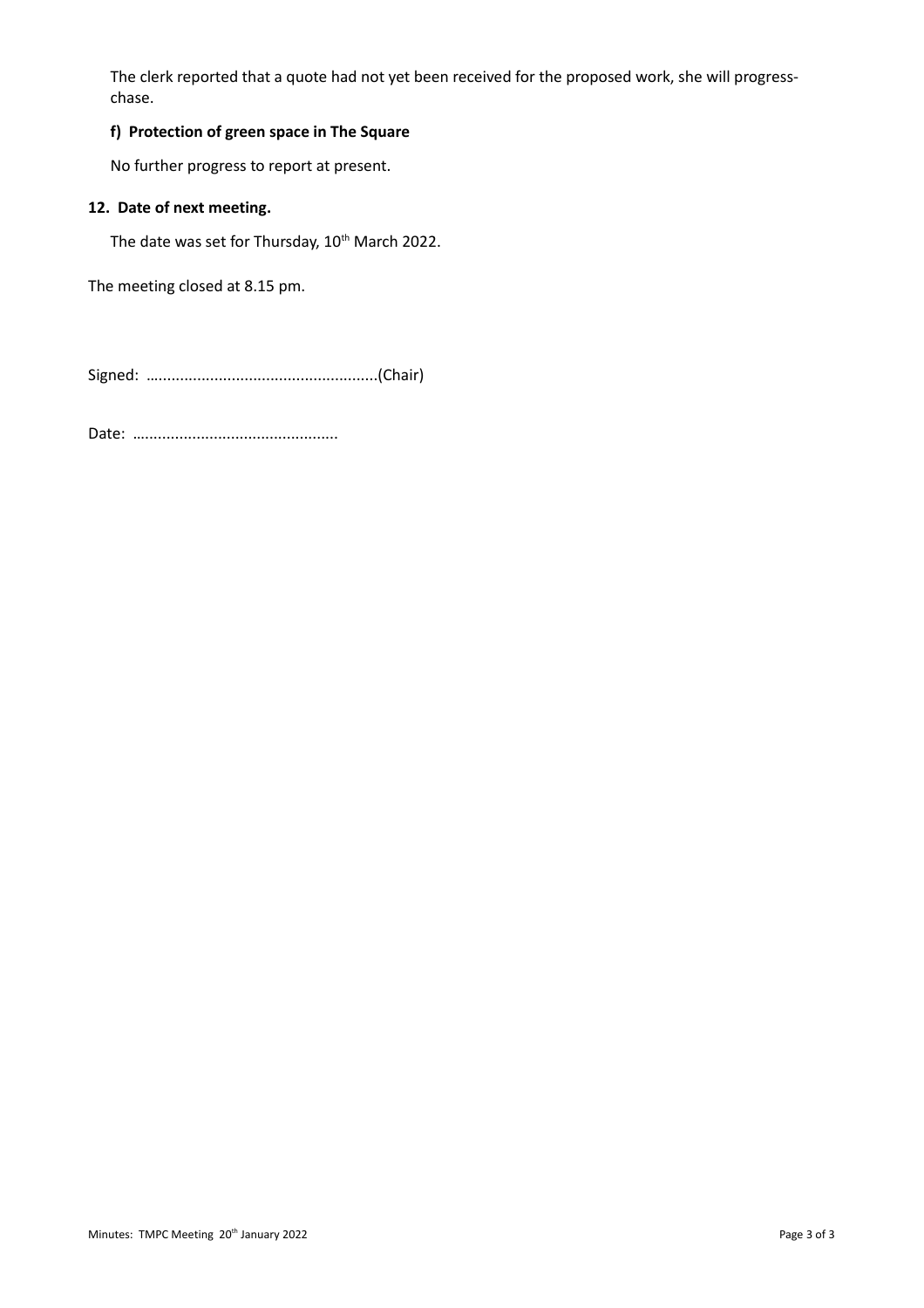# **THORPE MALSOR PARISH COUNCIL**

# **SCHEDULE OF PAYMENTS**

Accounts to be passed for payment 20<sup>th</sup> January 2022:

| Payee            | <b>Details</b>             | Amount | Power                              |  |
|------------------|----------------------------|--------|------------------------------------|--|
| Gee Tee Bulb Co. | Bulbs for Church Way verge |        | £32.27 Open Spaces Act 1906, s14   |  |
| Peter Nyssen     | Bulbs for Church Way verge |        | £24.95   Open Spaces Act 1906, s14 |  |
|                  | Total                      | £57.22 |                                    |  |

# **RECEIPTS SINCE: 18th November 2021**:

| <b>Date</b> | <b>Particulars</b> | Amount  | <b>Account Credited</b> |
|-------------|--------------------|---------|-------------------------|
| 06/12/21    | Interest           |         | £0.02 Premium Account   |
|             | <b>Total</b>       | f(0.02) |                         |

# **FINANCIAL STATEMENT**

| <b>Balances B/F 18/11/21</b> |           | <b>Receipts</b> | <b>Expected Balances</b><br>(after payment of above invoices) |
|------------------------------|-----------|-----------------|---------------------------------------------------------------|
| Premium Account              | £631.77   | £0.02           | £631.79                                                       |
| <b>Community Account</b>     | £5383.91  | £0.00           | £5,326.69                                                     |
| <b>Total</b>                 | £6,015.68 | £0.02           | £5,958.48                                                     |